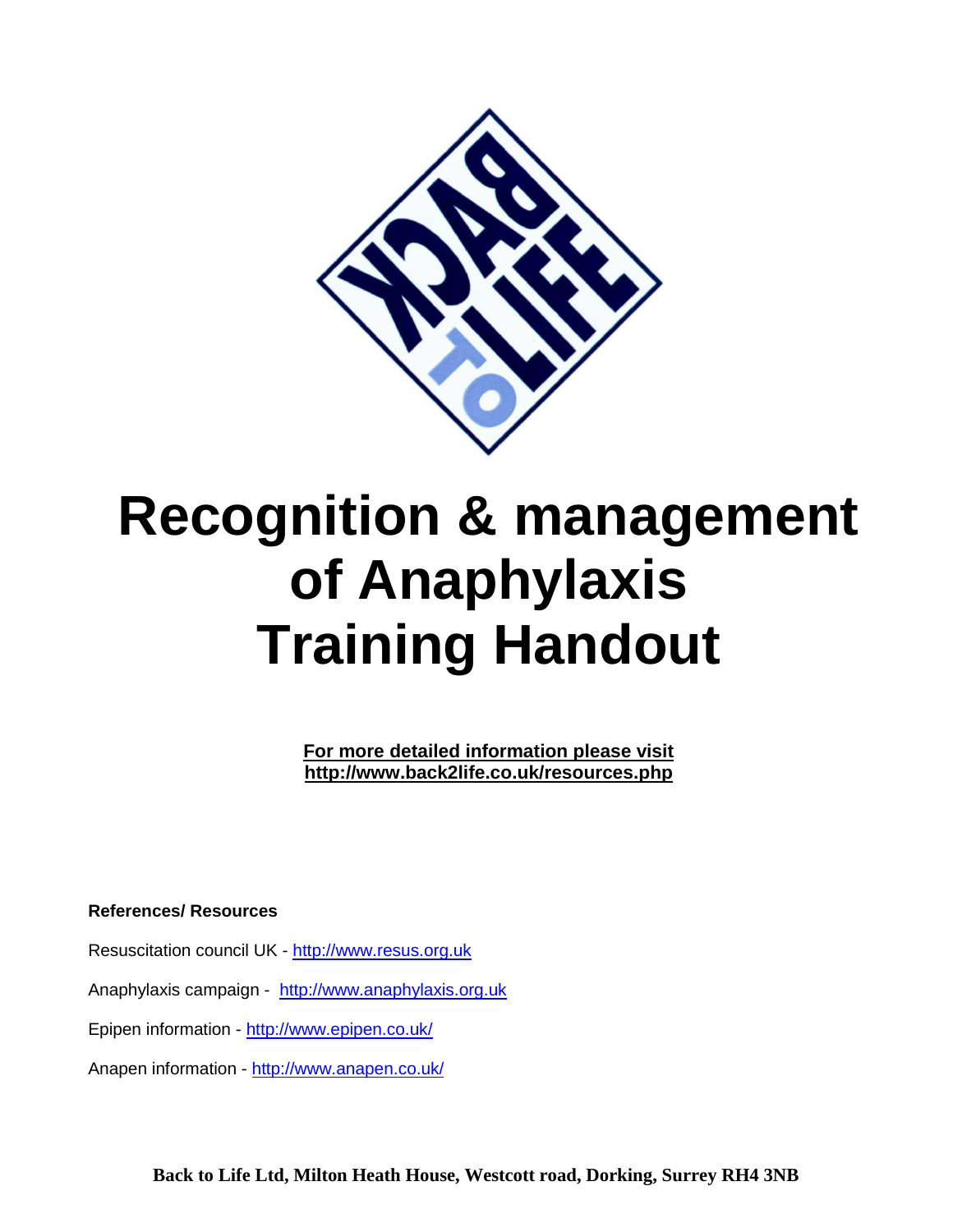## **Definition of Anaphylaxis**

## *Anaphylaxis is a severe, life-threatening, generalised or systemic hypersensitivity reaction.*

This is characterised by rapidly developing life-threatening airway and/or breathing and/or circulation problems usually associated with skin and mucosal changes.

# **Anaphylaxis Triggers**

| Some Causes  | Some examples                                                       |
|--------------|---------------------------------------------------------------------|
| Insect venom | Bees, wasps                                                         |
| Food         | Nuts, legumes, eggs, fish, shellfish, dairy, fruit,                 |
| Drugs        | Antibiotics, anaesthetics, NSAIDS, opiates, vaccines                |
| Latex        | Gloves, dressings, compression hosiery, condoms, syringes, balloons |
| other        | Contrast media, hair dyes, idiopathic                               |

# **Diagnosing Anaphylaxis**

#### **Anaphylaxis is likely when all of the following 3 criteria are met:**

- Sudden onset and rapid progression of symptoms
- Life-threatening Airway and/or Breathing and/or Circulation problems
- Skin and/or mucosal changes (flushing, urticaria, angioedema)

#### **The following supports the diagnosis:**

• Exposure to a known allergen for the patient

#### **Remember:**

- Skin or mucosal changes alone are not a sign of an anaphylactic reaction
- Skin and mucosal changes can be subtle or absent in up to 20% of

reactions (some patients can have only a decrease in blood pressure,

- i.e., a Circulation problem)
- There can also be gastrointestinal symptoms (e.g. vomiting, abdominal

pain, incontinence)

#### **Assessment - ABCDE approach**

| <b>ABCDE</b>       |                                                          |
|--------------------|----------------------------------------------------------|
| Airway             | Assess for signs of obstruction,                         |
|                    | Treat airway obstruction as an emergency,                |
|                    | Give high concentrations of oxygen                       |
| <b>Breathing</b>   | Look, listen and feel for signs of respiratory distress, |
|                    | Count respiratory rates,                                 |
|                    | Give high concentrations of oxygen                       |
| <b>Circulation</b> | Assess for signs of shock                                |
|                    | Measure vital signs/ capillary refill,                   |
|                    | Lay them flat and raise the legs – where possible,       |
|                    | If applicable – cannulation and IV fluid challenge       |
| <b>Disability</b>  | Assess the level of consciousness AVPU                   |
|                    | Assess blood glucose – where possible                    |
|                    | Consider the recovery position if unconscious            |
| <b>Exposure</b>    | Assess for skin and mucosal changes if appropriate       |
|                    | Minimise heat loss, Maintain dignity                     |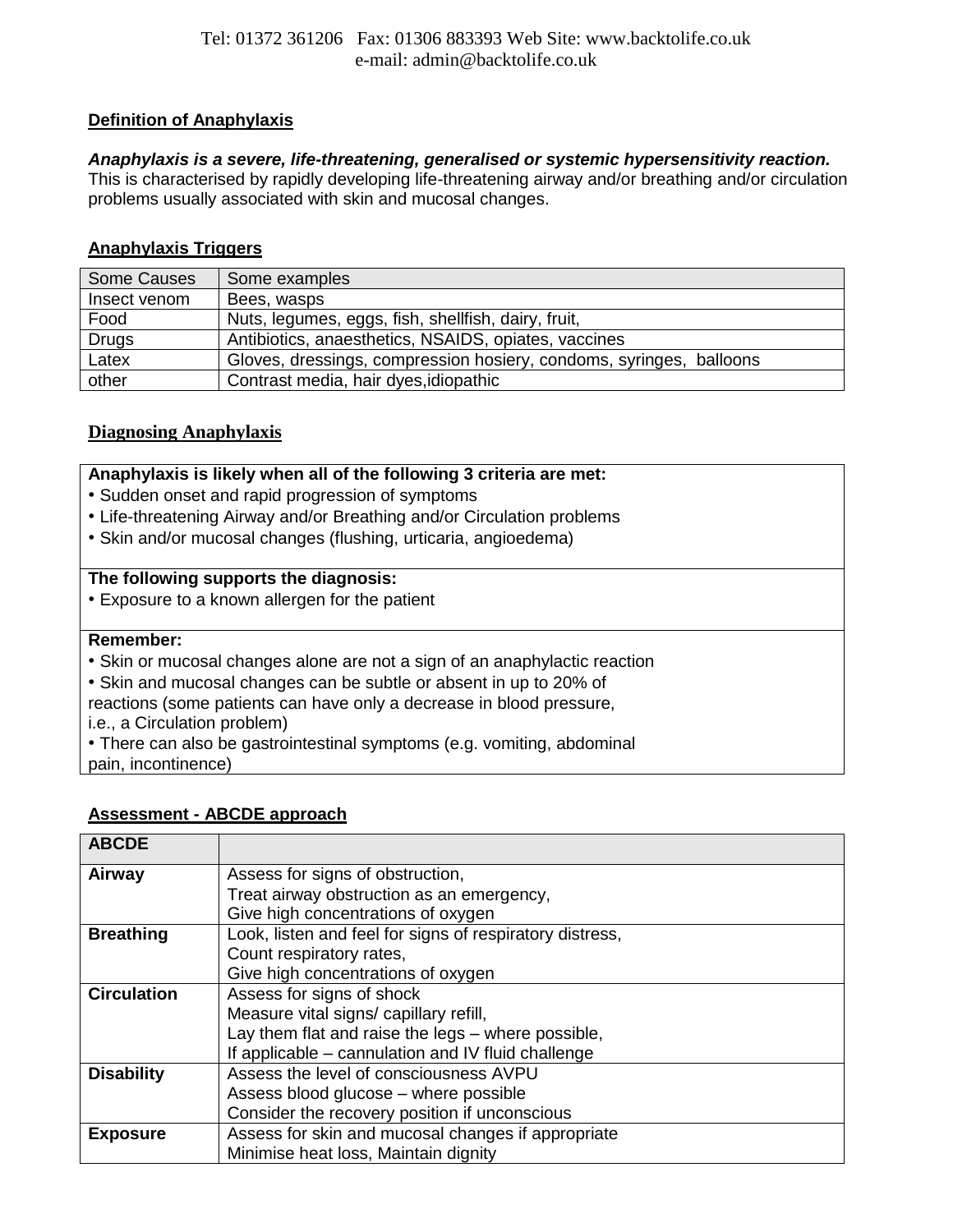# **Anaphylactic reactions -Initial treatment**



# 1 Life-threatening problems:

| Airway:      | swelling, hoarseness, stridor                                         |
|--------------|-----------------------------------------------------------------------|
| Breathing: I | rapid breathing, wheeze, fatigue, cyanosis, $SpO2 < 92%$ , confusion  |
|              | Circulation: pale, clammy, low blood pressure, faintness, drowsy/coma |

#### 2 Intramuscular Adrenaline

IM doses of 1:1000 adrenaline (repeat after 5 min if no better)

- Adult 500 micrograms IM (0.5 mL)
- Child more than 12 years: 500 micrograms IM (0.5 mL)
- Child 6 -12 years: 300 micrograms IM (0.3 mL)
- Child less than 6 years: 150 micrograms IM (0.15 mL)